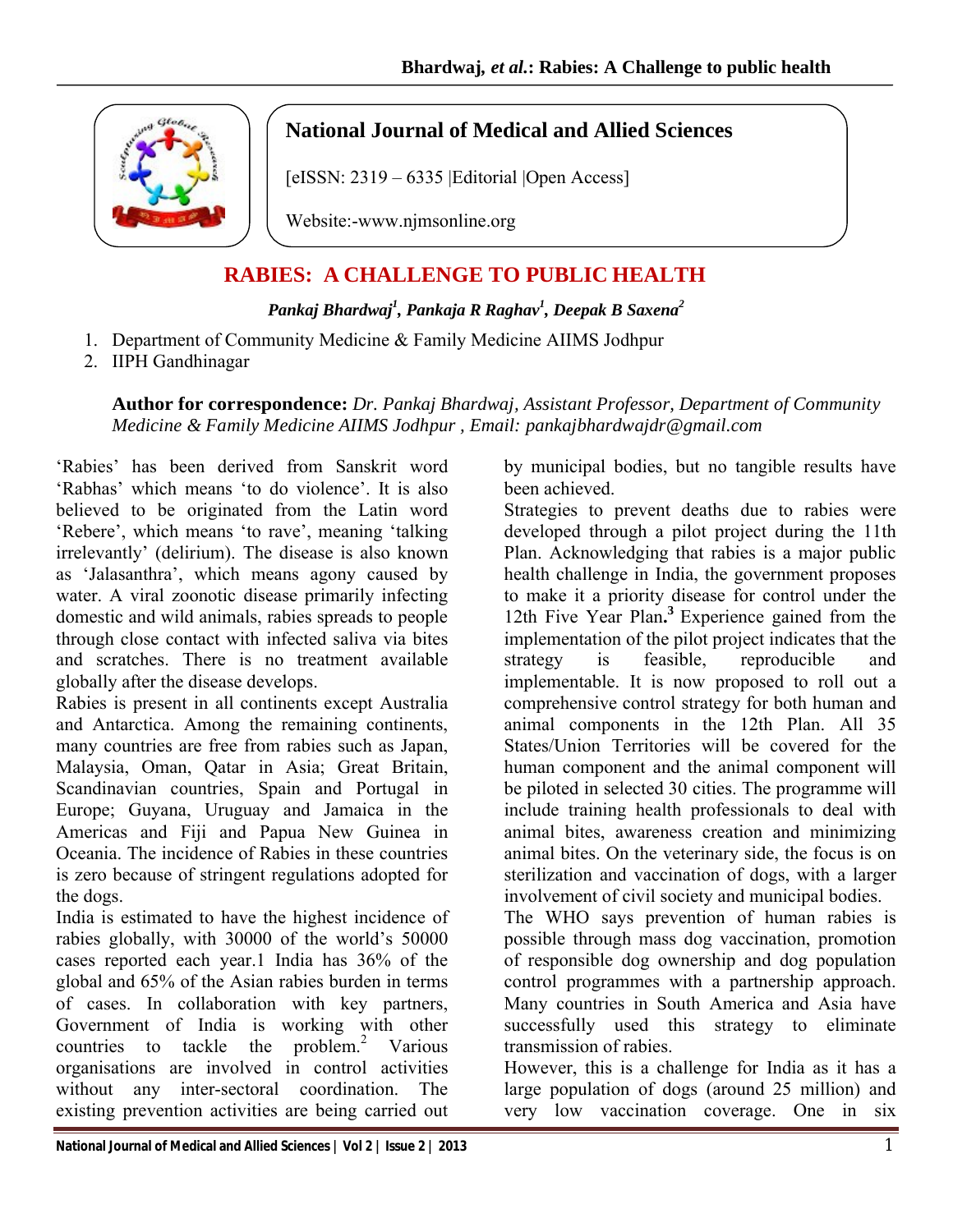persons<sup>4</sup> receiving some form of antirabies postexposure prophylaxis (PEP) following a bite from a potentially rabid dog shows that - despite progress in reducing yearly rabies deaths to around 20,000 (estimated incidence of 1.9 per  $100,000$  in.  $2003$ )<sup>5</sup> much remains to be done to control human rabies in India.

Clinical trials conducted in India proved intradermal (ID) route to be safe, efficacious and feasible for use of anti rabies vaccines in the country. National authorities after expert consultations approved the use of ID route for administration of Cell Culture Vaccines (CCVs) in the country in February 2006. The guidelines of animal bite management were revised with inclusion of ID administration of anti-rabies CCVs in 2007 $^6$ .

Use of intradermal route of administration of antirabies vaccine allows wider coverage of Post-Exposure Prophylaxis (PEP) in available quantity of vaccines and hence makes it cost effective. WHO recommended use of ID route for administration of anti-rabies vaccines in 1992. Based on WHO recommendation and results of various safety, efficacy studies and feasibility trials conducted by ICMR, Drug Controller General of India (DCGI) approved the use of intra-dermal vaccination regimen for rabies postexposure prophylaxis.<sup>7</sup>

Based on the available studies and prevailing cost factors a comparative study of Intra-Dermal Rabies Vaccination (IDRV), Semple vaccination and modern vaccines by intramuscular route show that IDRV would cost nearly one third of the intramuscular Essen regimen (five dose schedule).<sup>8</sup>

When the intradermal route is used, precautions include staff training, conditions and duration of vaccine storage after reconstitution, use of appropriate 1 ml syringe and short hypodermic needles. This ethical and cost-effective antirabies vaccination is now very well implemented across country. From May 2006, Govt. of Uttar Pradesh has started using IDRV in its Anti-Rabies Clinic. After starting it in phase wise manner the IDRV programme is introduced throughout the country.<sup>7</sup>

In India, IDRV has been implemented in 15 states so far, Jammu and Kashmir, Delhi, Rajasthan, Gujarat, Jharkhand, Uttar Pradesh, Madhya Pradesh, Tripura, West Bengal, Odisha, Andhra Pradesh, Maharashtra, Karnataka, Tamil Nadu, and Kerala.

The updated Thai Red Cross Intradermal (TRC-ID) regimen is the most effective strategy for India as it uses only 40% volume (i.e. 0.1 ml per ID site for 2 sites) of vaccines in comparison with intramuscular (IM) when 0.5 ml vial is used and 20% when 1-ml vial is used; hence, the costeffectiveness of intradermal (ID) regimen further increases when 1 ml vial is used. To improve the compliance of ID, post exposure prophylaxis (PEP) is given free of cost in many states. For availability and avoiding administrative delays, universal ID delivery of PEP is already in place. ID is safe, effective, and well tolerated. Technique of ID can be learned easily. Universal ID with 1 ml is the ethical solution, which is easy to administer and monitor, economical, effective, and imparts early immunity<sup>8.</sup>

Even after having guidelines for use of IDRV for post exposure prophylaxis, there are still some issues which are needed to be addressed such as in spite of free availability of ID vaccines, reluctance of Medical Officers for their use. The issues can very well be addressed by having multi-centric studies which will help in exploring barriers and operational challenges for its use at Primary Health Centers and Community Health Centers.

**Competing Interest:** None declared **Funding:** Nil